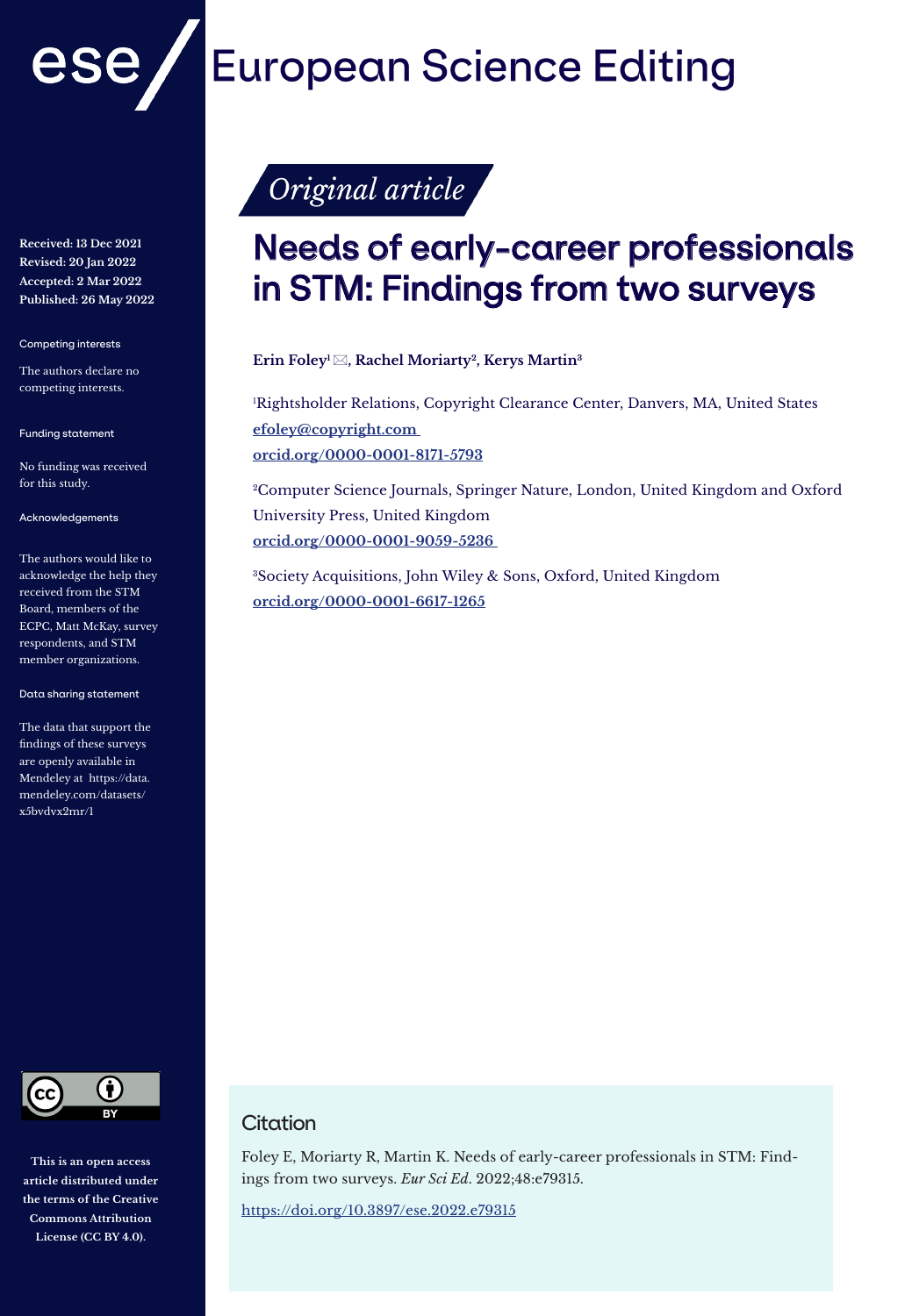# **European Science Editing**

# Abstract

Background: The Early Career Publishers Committee (ECPC) of the STM Association (the International Association of Scientific, Technical, and Medical Publishers)'s Early Career Publishers Committee (ECPC) aims to engage, and provide tools and resources for, early-career publishers (ECPs) and professionals. The committee believes it is important to survey the community regularly to understand the background, needs, and concerns of its members to better achieve the committee's goals.

Objectives: Early-career professionals were surveyed in 2014 and 2020: the first survey was undertaken to get a baseline understanding of the community and to guide the newly formed ECPC whereas the second not only sought to review some aspects of the first survey but also to identify and explore ways to improve engagement and support through new or revised survey questions.

Methods: The two surveys were conducted online through the ECPC mailing list and social networks. The surveys were voluntary, with the option to skip some questions, and responses – some in the form of a rating scale – were collected anonymously. Each survey remained open for over a month to maximize responses, but neither was pretested. Some questions in the first survey were revised in the second in the light of learnings from the first survey.

Results: Most of respondents were women, 25–54 years old, from the UK or the US, with higher degrees, and working in editorial roles. In the second survey, many respondents were interested in developing their career either in their current role or in a different one, and nearly half were actively seeking a new role. Over half said that finding the right role was a challenge. Many had never participated in a publishing-related mentoring scheme, and most had not heard of the STM mentoring scheme before.

Conclusions: More tools, resources, and outreach for entry-level and younger industry members, for those from countries outside the UK and US, and for those seeking to develop their careers may be useful in the future. The mentoring scheme could be publicized more prominently to drive engagement. A new survey will be needed in the next 2–3 years, given the potential impact of the COVID-19 global pandemic on the number of respondents in the second (2020) survey and their motivation.

# Keywords:

Early-career publishers, science publishing, survey of publishing industry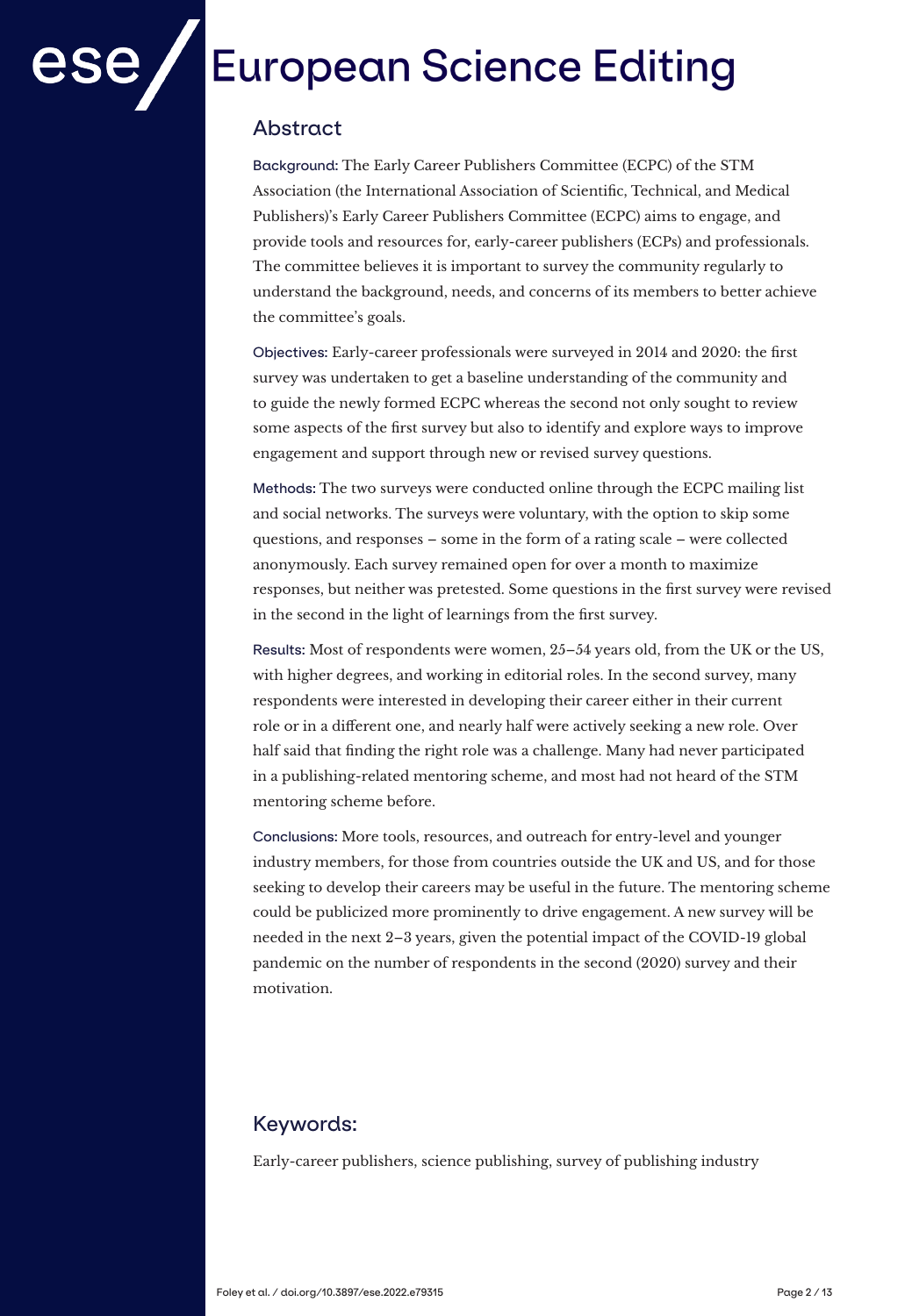The [Early Career Publishers Committee](https://www.stm-assoc.org/early-career-publishers/)

#### Introduction

(ECPC) comprises employees of publishers from member organizations of the [STM](https://www.stm-assoc.org/)  [Association](https://www.stm-assoc.org/) (the International Association of Scientific, Technical, and Medical Publishers) interested in promoting outreach and engagement across entry-level and experienced publishers. About 100,000 people are estimated to be employed in STM publishing,' and the committee was founded in 2013 to explore the needs, desires, and goals of those at the early stage of their career (10 or fewer years in the industry). The committee comprises [four subgroups](https://www.stm-assoc.org/early-career-publishers/ecpc-sub-groups/), namely career development, outreach, mentoring, and graduate publishing. The career development subgroup aims to raise awareness of the different roles and opportunities open to early-career publishers (ECPs), provide resources and advice to ECPs to help them advance their careers, and advocate for greater diversity, equity, and inclusion in the publishing industry. The outreach subgroup, the communications arm of the ECPC, seeks to raise the committee's profile within the industry and publicize its priorities and activities. The mentoring subgroup facilitates the sharing of knowledge, expertise, skills, insights, and experiences through a cross-company international mentoring programme. The graduate publishing subgroup engages with graduates, academic institutions, and publishing groups to raise their awareness of STM publishing.

In 2014, the ECPC launched its inaugural industry survey to ensure that its mission and goals were based on the needs of the community. A summary of the results was published on the ECPC website in the form of an [info](https://3spxpi1radr22mzge33bla91-wpengine.netdna-ssl.com/wp-content/uploads/2016/04/stm-ecpc-survey-results.png)[graphic.](https://3spxpi1radr22mzge33bla91-wpengine.netdna-ssl.com/wp-content/uploads/2016/04/stm-ecpc-survey-results.png) In 2020, another survey was undertaken, repeating some of the earlier questions and revising some others, to review, update, and expand the data set and to discover how the remit of the committee and the nature of the ECP community had changed. The 2020

survey was a collaborative effort supported by all four subgroups and the STM secretariat, and a summary of the results was published on the <u>[ECPC website](https://www.stm-assoc.org/early-career-publishers/industry-survey-2021/)</u>.<sup>2</sup>

#### **Methods**

#### Survey questions and technology

The 2014 survey comprised 20 questions to help understand the current state of ECPs and their backgrounds and development needs: for the 2020 survey, 5 of the questions were repeated and 15 were amended or replaced based on learnings from the previous survey and for covering new areas of interest. The survey questions are available in Appendix A. Both the surveys were conducted using SurveyMonkey and delivered to the subscribers to the ECP mailing list, to STM member organizations through the STM newsletter published twice a month, and more widely announced through social media. The survey was completely voluntary, the respondents were free to skip any or all the questions (in 2020), and the responses were recorded anonymously. If respondents wished to share their email id to 'opt in' to the ECPC mailing list, they could do so at the end of the survey. A link to the STM privacy statement was included alongside this option.

#### **Analysis**

The results were collated, analysed, and converted into graphs or charts (available as supplementary information). Subsequently an infographic highlighting the aggregated high-level data was produced for each survey. All identifying information, such as the opt-in email id for information on the mentoring scheme or for the ECPC newsletter, was separated from the data before the analysis to preserve anonymity.

#### Results

The 2014 survey resulted in 794 responses and the 2020 survey, in 432. The responses to each question were analysed separately. For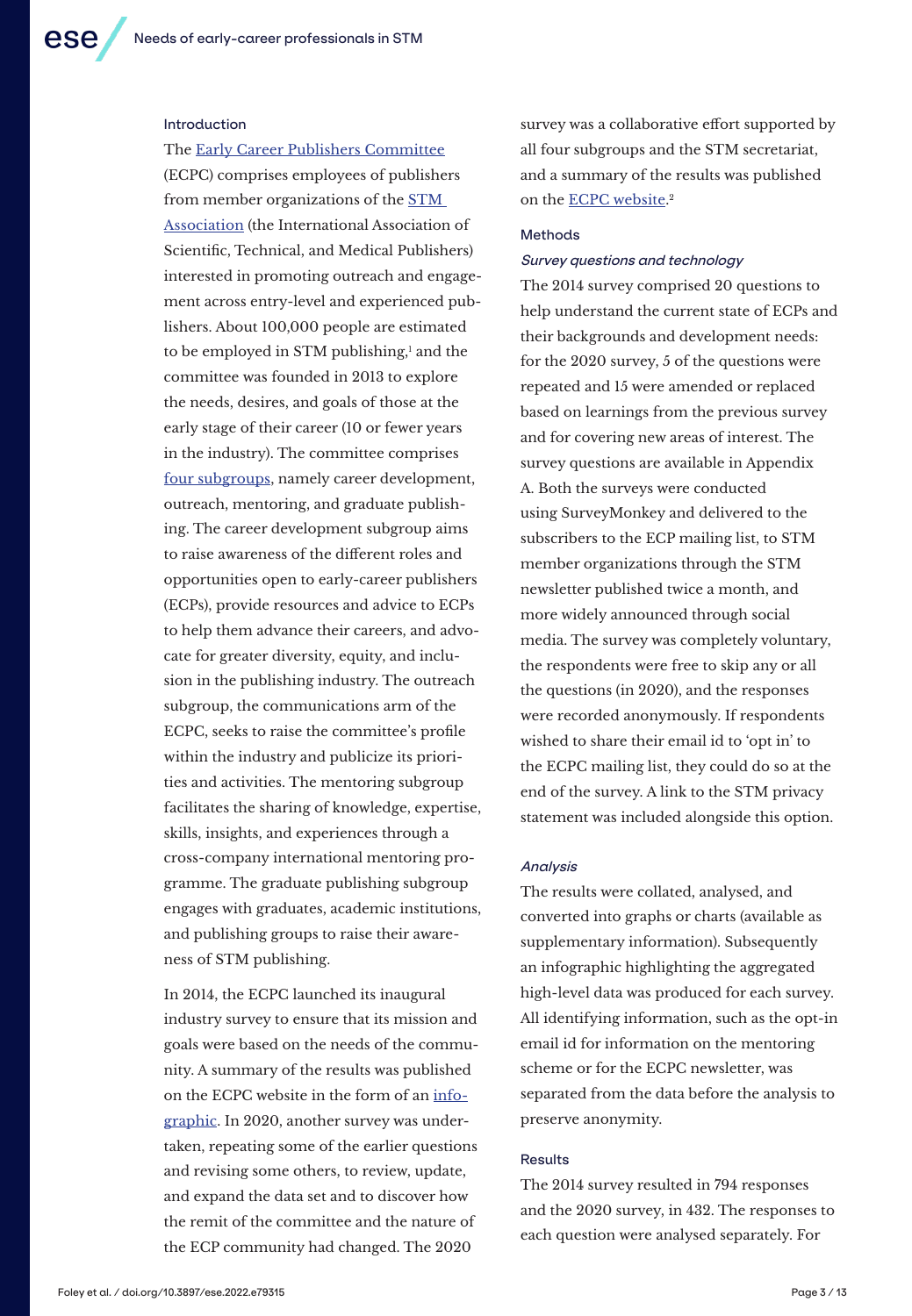the five questions that featured in both the surveys, the responses were also compared. The proportion of those who chose to respond in the total who were invited to participate differed between the two surveys, and the difference was taken into account. The results are grouped into five sections, corresponding to the goals of the surveys, and the frequency of the questions (whether appearing only in the 2014 survey or only in the 2020 survey or in both) is indicated for

#### Early-career publisher characteristics

each question.

How long have you worked in the publishing industry? [Q1, 2020]

The wording was changed in the 2020 survey to better understand how long the ECPs had worked in the industry: 6% of the respondents had worked in publishing for less than a year, 24% for 1–2 years, 38% for 3–5 years, 28% for 6–10 years, and 4% for more than 10 years.

How long have you worked in your organization? [Q1, 2014] In 2014, 14% had worked in their organization for less than a year, 24% for 1–2 years, 28% for 3–5 years, 17% for 6–10 years, and 16% for more than 10 years.

How did you enter publishing? [Q2, 2020] Of the total, 28% had transitioned into publishing from another industry, 20% came from PhD programmes, 18% from undergraduate programmes, 7% from internships, 5% from courses in publishing, 5% after their master's programmes, and 1% had joined at the entry level. The rest chose the option 'Other'. This question was introduced to give the ECPC a better idea of how ECPs enter the industry.

Do you hold a degree in publishing? [Repeated: Q6 in 2014; Q3 in 2020] The proportion of respondents without a degree in publishing was 90% in 2014 and 92% in 2020.

What is your highest level of educational study? [Q5, 2014]

Of the total, 42% had a bachelor's degree, 34% had a master's degree, 17% had a doctorate, 3% had studies up to high school or equivalent, 2% each had a professional qualification or a certificate from a vocational or technical school, and less than 1% each indicated a diploma or 'Other'. The question was left out in 2020 because the responses were helpful only for the objectives of the earlier survey.

#### What is your age? [Q18, 2014]

The breakdown was as follows: 52% were 25–34 years old; 27%, 35–44 years; 11%, 45–54 years; 7%, 18–24 years, and 2% each 55–64 years or preferred not to respond. No respondent was older than 65 years. This question was not repeated in 2020, because the information was no longer considered necessary.

What is your gender? [Q19, 2014] Women were a clear majority (69%); 29% were men, and 2% preferred not to answer. These results are slightly different but roughly aligned with recent studies in the UK and US, which found that the publishing workforce continues to be made up of more women than men with 'females accounting for almost two thirds of respondents (64%)' in the UK3 and 'publishing (being) about 74 percent women or cis-women' in the US.4 This question was not repeated in 2020, because the information was no longer considered necessary.

Where are you located? [Q20, 2014] Slightly more than half (51%) were living in the UK, 25% in the US, 7% in the Netherlands, 5% in Germany, 2% each in India and China, 1% each in Australia, Brazil, France, Italy, and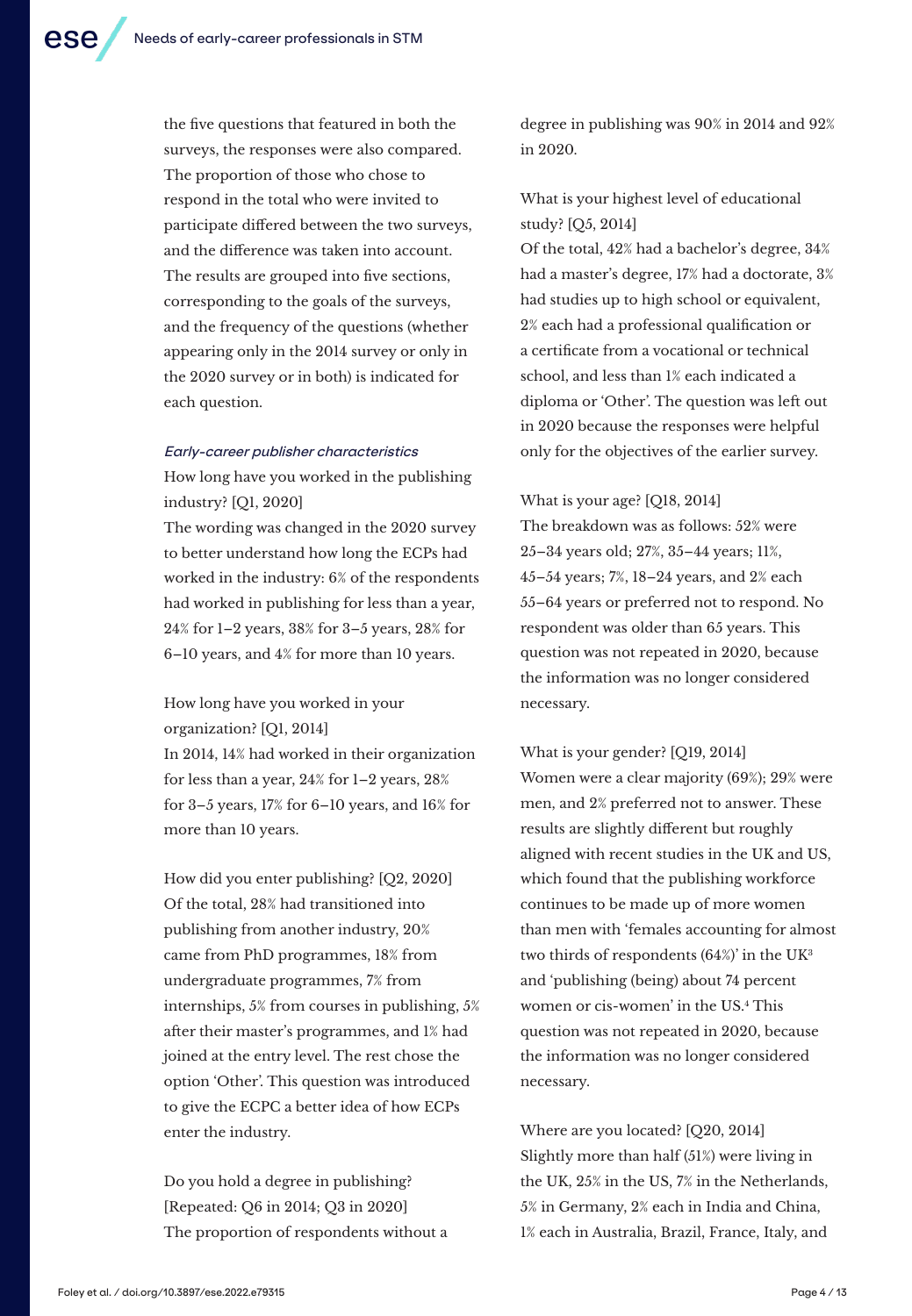

Figure 1. Changing proportions of different functions in the total publishing workforce: 2014 and 2020.

Singapore, and less than 1% each in Albania, Austria, Canada, Denmark, Japan, Jordan, Malaysia, New Zealand, Poland, Saudi Arabia, South Africa, Spain, and Switzerland. This question was not repeated in 2020, because the information was no longer considered necessary.

#### Current publishing role

What function do you currently work in? [Repeated: Q2 in 2014; Q4 in 2020] In 2014, 57% worked in editorial, 11% in marketing and communications, 8% in production, 6% in sales, 4% each in project management and product development, 3% in information technology, 2% each in finance and 'Other', 1% each in rights and permissions, human resources, and operations, and less than 1% in business development.

In 2020, 63% of the respondents worked in editorial, 7% each in production, marketing, and communications, 6% in operations, 4% each in information technology and sales, 3% each in business development and product development, 2% in finance, and less than 1% each in human resources, project management, rights and permissions, and 'Other' (Figure 1).

### What function did you work in before this role? [Q4 2014]

For 23%, it was their first job in publishing. Of the rest, 37% had previously worked in editorial, 9% in production, 8% in marketing and communications, 5% each in sales and 'not applicable' (it was their first job), 3% in information technology, 2% each in academia, project management, and finance, 1% each in product development, administrative, and 'Other', and less than 1% each in customer service, operations, business development, human resources, legal, and rights and permissions. This question was not repeated in 2020, because the information was no longer considered necessary.

### What do you or your organization publish? [O<sub>5</sub> 2020]

Of the total, 38% chose journals; 26%, books; 12%, higher education content; 10%, databases; 4% each, business-to-business (B2B) content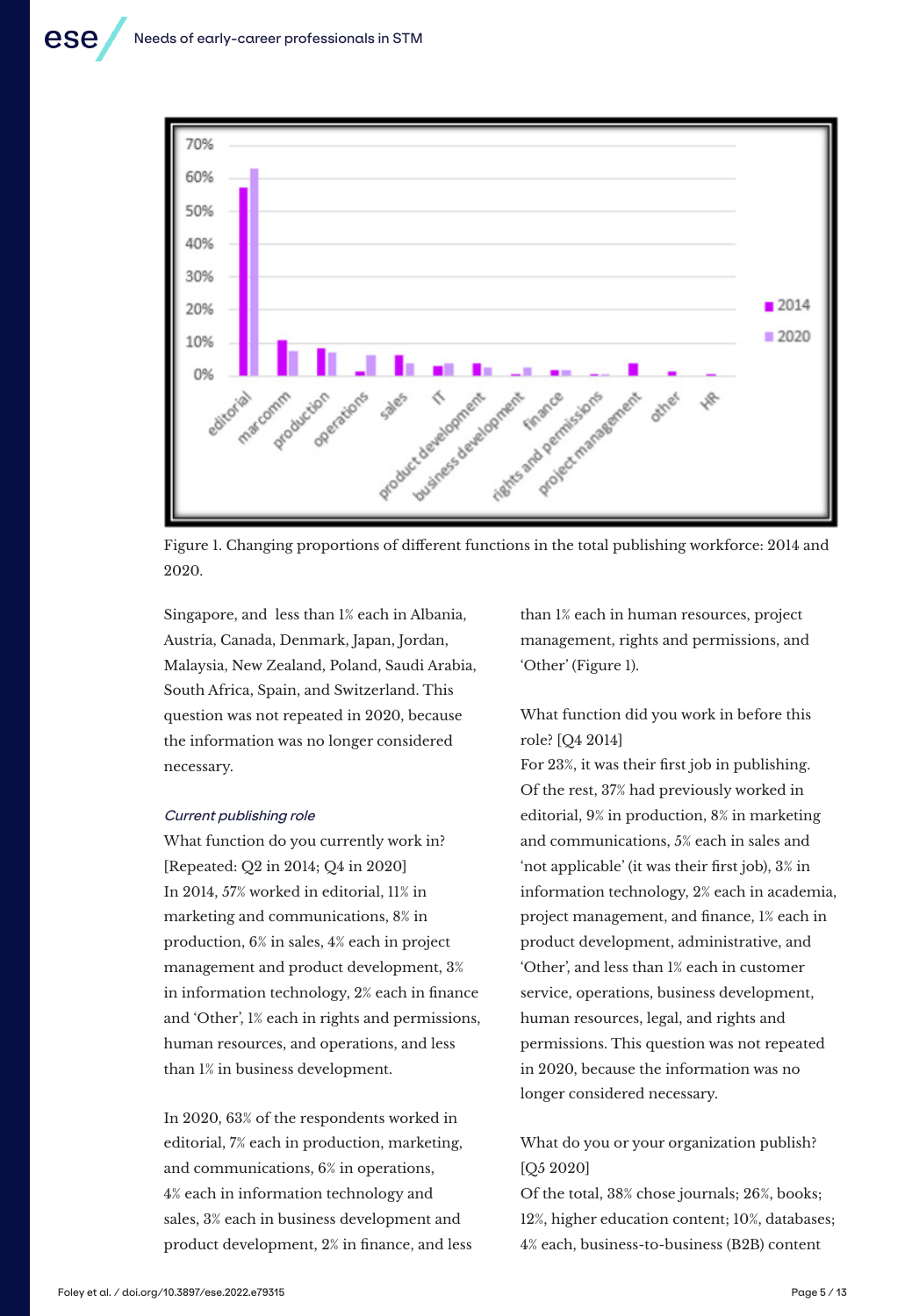and case studies; 3%, serials; and 2%, 'Other'. Because respondents to this question could select multiple answers, a total of 944 responses were received. This question replaced Q3 from the 2014 survey.

What field of publishing do you currently work in? [Q3 2014]

Scientific, technical, engineering, and medical (STEM) was the option chosen by 39% of the respondents; 29% chose social sciences and humanities (SSH); 24%, all fields; 7%, other fields; and 1%, 'not applicable'. Of the 794 respondents, 191 said they published in medicine, 106 in biology, 55 in engineering, 53 in physics, and 49 in social sciences. This question was targeted primarily at the editorial role, which is not representative of the many roles within the publishing industry and was therefore replaced in the 2020 survey.

Are you working in your field of study? [Repeated: Q7 in 2014; Q6 in 2020] In 2014, 43% of respondents worked in their field of study, 52% worked in a different field, and 5% chose 'not applicable'. In 2020, the corresponding shares were 49%, 48%, and 4%. For future surveys, this question will allow participants to expand on their comments, which will make it possible to ascertain whether there have been more opportunities for participants to work within their field of study and what potential barriers they currently face (so that the ECPC could offer them suitable resources to surmount the barriers).

Have you worked in any other industries? [Q7 2020]

The answer of 56% of the respondents was that they had. Of the 42% that named the industry they had worked in previously, 10% each had worked in education or higher education and research or academia, 5%

in consulting, 3% each in information technology, finance, scientific fields, pharmaceutical or biotech, and health care, 2% in marketing, 1% in data analytics, and 57% in 'Other'. This question was introduced to ascertain whether most ECPs start their professional career in publishing or come to it from another industry.

#### Career development

Are you interested in developing your career within your current business function or moving into a different function? [Q8 2020] Slightly more than half (52%) of the respondents were interested in developing their career within their current business function, 17% were interested in changing their current business functions, and 31% were unsure whether they wanted to continue in their current function or to transition to a different one. This question, along with questions 9, 10, 12, and 13 from the 2020 survey, were included by the career development subgroup to better understand the career development needs of the community and the resources its members may require.

Are you actively seeking a new role or are you more interested in building and developing your skills within your current role? [Q9 2020]

Of the total, 46% were more interested in developing their skills within their existing role, 15% were actively seeking a new role, and 39% were interested in developing skills within their existing role but were also seeking a new role.

When looking for a new position, which do you find more challenging: finding the right role, the application process, the interview stage, or contract negotiation? [Q10 2020] Finding the right role was the most challenging aspect for 65% of respondents; the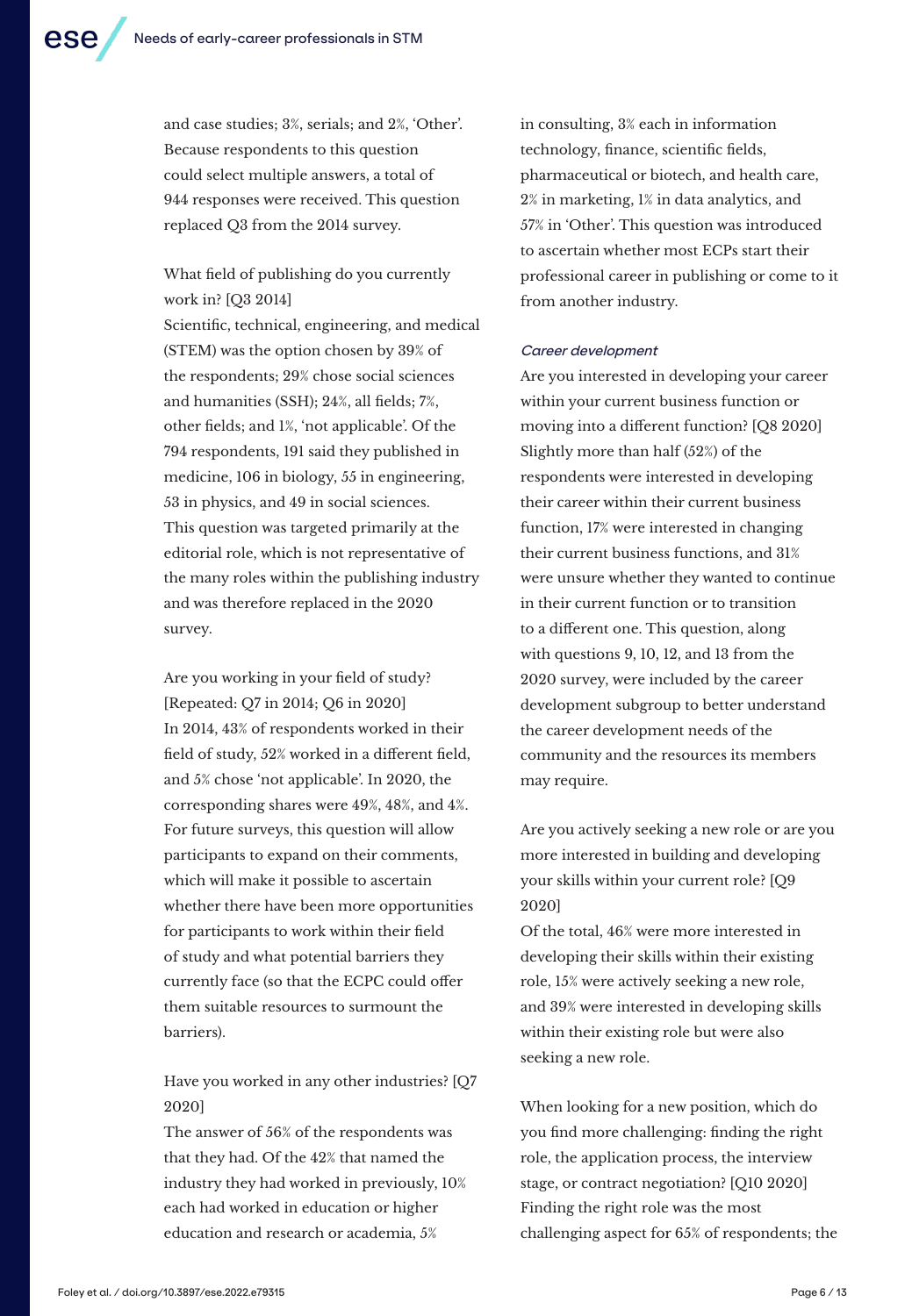

Figure 2. Frequently sought-after skills for career advancement in publishing (as specified in two surveys).

Reprinted from Industry Survey 2021 by the STM Early Career Publishers Committee, 2021, https://www.stm-assoc.org/earlycareer-publishers/industry-survey-2021/. Copyright 2021, STM. Reprinted with permission.

interview stage and the application process were challenging for 11% each'; contract negotiation posed a challenge to 9%; and 4% chose the option 'Other'.

What skills do you feel would be most useful to acquire over the next ten years? [Repeated; Q12 in 2014; Q11 in 2020] This question was posed as a free-text field in both the surveys. Because it is difficult to quantify free-text responses, the common trends are highlighted in a word cloud (Figure 2).

What have been the most effective techniques or activities for developing your career from entry to your current role? [Q12 2020] This question was posed only in the 2020 survey. The response was in the form of a free-text field, which is why some of the more common techniques or activities out of a total of 329 responses are listed here: volunteering for new or more challenging work or special projects, learning on the job, good listening, demonstrating reliability and good time management, taking advantage of coaching or mentoring or training, networking, proactively learning about different parts of the business, building and maintaining

relationships, being an active team member, asking questions or being curious, strategic self-promotion and building self-confidence, good communication, trying new roles, and attending conferences and other industry events. This question replaced Q13 from the 2014 survey, because it was felt the question would bring in information more in line with the objectives of the 2020 survey.

What training do you undertake to improve your professional knowledge and skills? [Q13 2014]

The breakdown was as follows: in-house training, 49%; soft-skills courses, 17%; publishing courses or conferences and trade body courses or conferences, 16% each; and online training, less than 1%.

What forms of additional career resources would you like to see from ECPC? [Q13 2020] The response being in the form of a freetext field, the more common of the 219 responses are listed here: career progression and leadership resources, industry news and information, formal certification or accredited training, development resources specific to women, more targeted support for the mentorship scheme, contract negotiation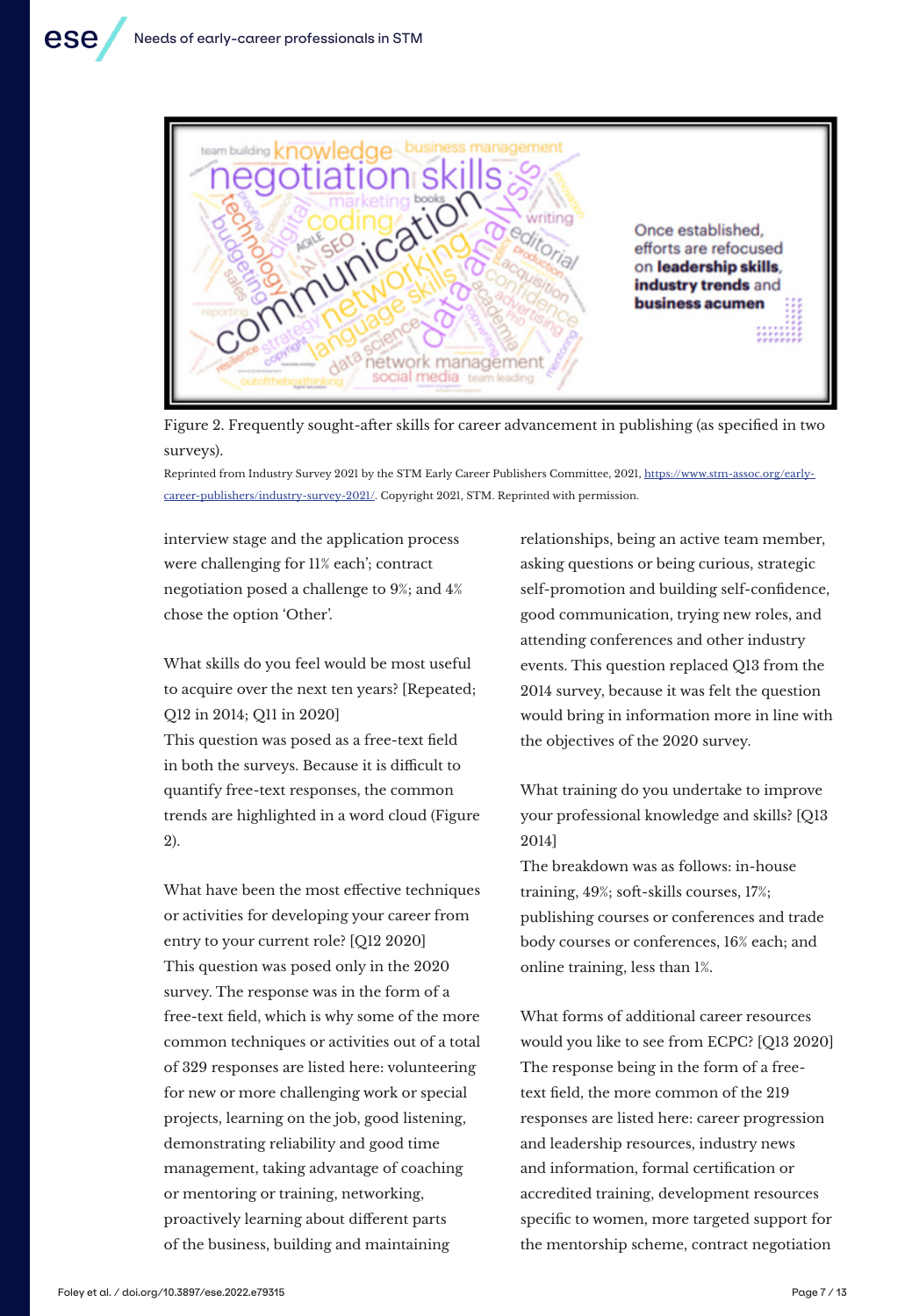tools, resources related to ensuring greater transparency in salaries and benefits, and resources related to diversity, equity, and inclusion.

How often do you attend events to improve your knowledge and skills? [Q14 2014] Of the total, 27% of the respondents said that they attend events once in 3 months; 25%, once in 6 months; 23%, once a year; 12% , once a month; 9%, never; and 5%, more than once a month. This question was not repeated in the 2020 survey, because the questionnaire went out during the COVID-19 pandemic, when attending events was not possible—the ECPC believes that no valid comparison could be made between the responses to the two surveys in this case.

What professional topics are most aligned with your career aspirations? [Q16 2014] A career in editing was the choice of 17% of the respondents; 14% chose project management; 13% each, strategic management and relationship building; 12%, people management; 8%, technology; 7% each, stakeholder engagement and marketing; 6%, programme management; and 4%, production. This information was helpful only for the objectives of the 2014 survey.

#### **Mentoring**

Have you participated in a publishing-related mentoring scheme and, if so, which? [Q14 2020]

This question, along with questions 15 and 16 from the 2020 survey, were included by the mentoring subgroup to gauge the importance of mentoring as perceived by members of the community and the effectiveness with which the mentoring scheme had been promoted. The question was only posed directly in the 2020 survey, but respondents to the 2014 survey ranked mentoring at 3.5 on a scale of 1 to 10 in terms of importance (Q17). In

2020, 74% of the respondents said they had not participated in a publishing-related mentoring scheme before, 20% said that they had but within their organization, and 7% said that they had participated in the STM mentoring scheme run by the ECPC.

## Have you heard of the ECPC mentoring scheme? [Q15 2020]

Of the total, 80% indicated they had not heard of the ECPC mentoring scheme, 11% said they were aware of it, and 3% each said that they had been a past participant, were a current participant, or wanted to be participate in the future.

What would make the STM ECPC mentoring scheme appeal to you or to your company? [Q16 2020]

The response being in the form of a free-text field, the more common of the 190 responses are listed here: more diversity, better matching of the mentor to the mentee, more structure and supervision, job opportunities, more awareness or promotion from the STM and member organizations, examples of good outcomes supplied by past participants, and additional networking opportunities.

#### ECPC communications

How do you prefer to learn about ECPC events? [Q17 2020]

This question about the preferred channel of communication, along with the next question, was introduced to help the outreach subgroup. Questions 8, 9, 10, 11, and 15 from the 2014 survey were not in line with the objectives of the 2020 survey and were therefore not repeated. In the 2020 survey, 55% of the respondents said they preferred to learn about ECPC events through email, 22% preferred the STM website, 13% chose LinkedIn, 9% chose Twitter, and 1% chose Facebook.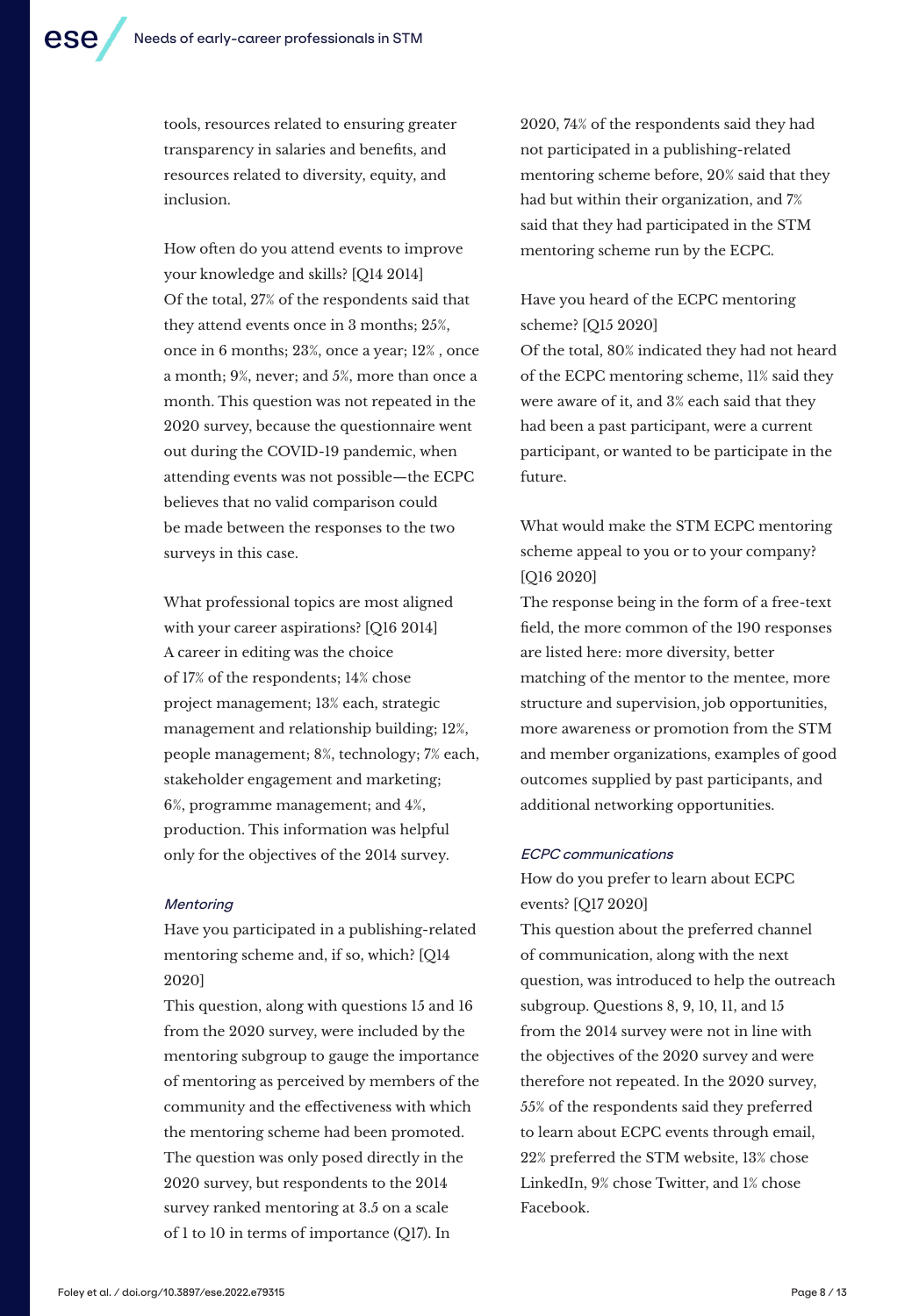What types of content would you be most interested in seeing from ECPC on social media? [Q18 2020]

The question allowed the respondents to select multiple answers, which led to a total of 892 responses: 28% indicated that they would be most interested in seeing job postings; 26%, in upcoming events; 24%, in industry news; 13%, in question-and-answer sessions; 8%, in polls; and 1%, in 'Other'.

## What social networks do you currently use? [Q9 2014]

The respondents used a wide range of social networks, which, in descending order, were as follows: LinkedIn, 30%; Facebook, 29%; Twitter, 21%; Google+ and Pinterest, 7% each; Tumblr, 3%; Flickr, 2%; Instagram, 1%; and Xing, SocialCast, WhatsApp, Yammer, and ResearchGate, less than 1% each.

What other resources do you regularly use to keep up to date with industry developments? [Q11 2014]

The questionnaire listed 99 specific resources, but many of these were selected by only one or two respondents. The more commonly chosen resources were the following: own company, 162; LinkedIn, 51; newspapers, 45; colleagues from other companies, 28; ALPSP, 27; Scholarly Kitchen, 22; KnowledgeSpeak, 17; Outsell, 15; *Publishers Weekly*, 14; STM, 13; Liblicense listserv, 8; and COPE, Google Alerts, Research Information, UKSG, boersenblatt.net, and the Society for Young Publishers, 7 each.

## What industry topics are you most interested in? [Q15 2014]

Open access and new business models were of interest to 14% of the respondents; analytics and metrics, to 11%; social media, 10%; communications, standards and technology, and ethics, 9% each; copyright and text and

data mining, 7% each; government affairs, 5%; and library relations, 4%.

How useful would you find the following types of initiatives from ECPC and what types of ECPC events would you be most interested in attending? [Repeated: Q17 in 2014; Q19 in 2020]

In the 2014 survey, the respondents rated the options on a scale from 1 to 9 (1 being the lowest and 9 being the highest). The means of the ratings were as follows: online forums for ECPs, 6.87; social media channels for ECPs, 6.59; publisher profiles, 5.73; technical events, 5.57; outreach to other ECPs, 4.94; career events, 4.53, document resources and careers guidance, 3.82; networking events, 3.62; and a coaching or mentoring scheme, 3.31.

In the 2020 survey, the respondents could select multiple options, which offered a better fit with the objectives of the 2020 survey, and the wording was revised to make it clearer. Of the 895 responses received, 32% chose training courses; 25% chose topical webinars; 22%, networking; 20%, question-and-answer sessions with industry experts; and 1%, 'Other'.

How frequently do you read industry articles and how frequently do you read publishers' blogs, news posts, or alerts? [Q8 and Q10 in 2014]

These questions from the 2014 survey were combined into a single question in 2020, given their similarity: 24% of the respondents said they read industry articles several times a week; 20%, less than once a month; 17%, several times a month; 15%, daily; 14%, once a week; and 10%, once a month. Publishers' blogs, news posts, or alerts were read by 25% of the respondents several times a week; by 22%, less than once a month; by 19%, several times a month; by 12%, once a week; and by 11% each, daily and once a month.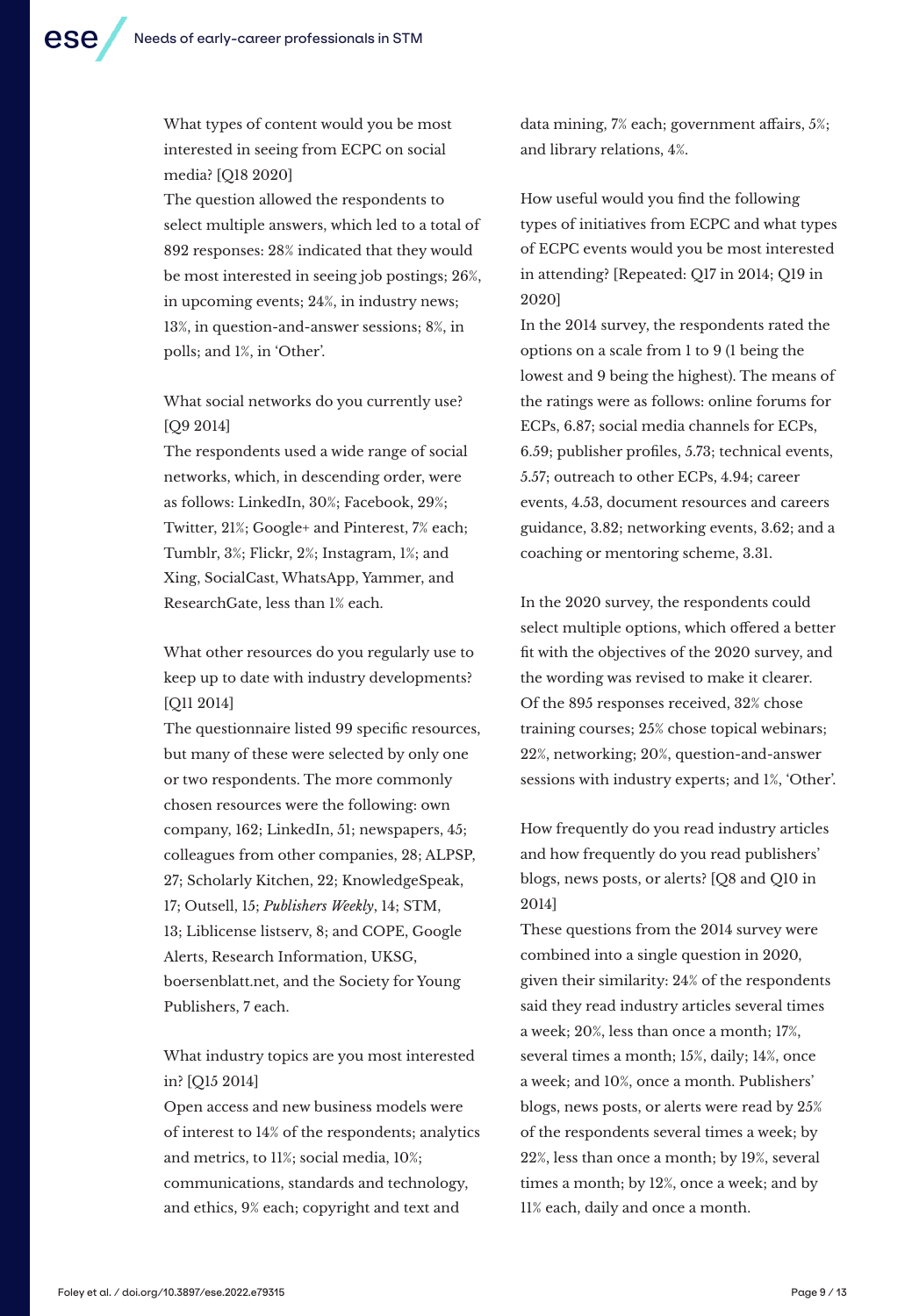#### **Discussion**

The questions in both the surveys were intentionally broad to provide the STM ECPC with data to refine its mission and strategy and to identify areas that require additional attention in the future. The surveys were informal, intended more to take the community's pulse and to help steer the committee's efforts in the right direction and less as a piece of academic research. This freedom allowed the committee to drop or to revise some questions from the 2014 survey for the 2020 survey, although it meant that a valid comparison between the results of the two surveys was not always possible. This was felt to be an acceptable consequence, all the more so because the new or revised questions led to more relevant responses in line with the objectives of the 2020 survey.

The number of responses differed markedly: 794 in 2014 and 432 in 2020. Given the lack of current data on the approximate number of ECPs in the industry, it is hard to say whether these numbers were representative of the actual size of the community size. In addition, the 2020 survey was completed during the COVID-19 global pandemic, which may have impacted the numbers either 'working' in the industry or their willingness to take a survey. The pandemic may also have influenced some of the responses, especially those related to career development, and a new survey in the near future may be needed to overcome this limitation.

In reviewing the responses, and comparing them where appropriate, several areas of particular interest were selected that offered some opportunities for discovery and improvement. These areas are summarized and discussed below.

Given the concentration of the respondents towards the middle of the range in terms of years of experience (for example, 3–5 years and 6–10 years), additional efforts will be probably needed to reach the professionals at the beginning of their careers (in their first three years, for example) and to identify the role the ECPC can play to support the professionals later in their careers (after they had worked for 10 years or longer). The committee is particularly interested in understanding how the post-pandemic landscape will change the career paths and opportunities of ECPs because the industry's travel patterns and the nature of industry events may be changing. By working more closely on initiatives shared with other organizations such as the Society for Young Publishers, the Society for Scholarly Publishing, and the Association of Learned and Professional Society Publishers, the ECPC should be able to extend the reach of its own activities.

Similarly, given the predominance of respondents from the UK and the US in both the surveys, greater efforts are required to reach out to ECPs in less represented regions or countries, particularly in the global South, to establish and strengthen connections between publishing communities and to ensure equitable access to tools and resources from the ECPC and the STM. The ECPC's strategic plan for 2022 includes a focus on bringing in more representation from underserved areas to the committee.

Because fewer respondents from the 2020 survey held a degree in publishing than those in the 2014 survey did, it is doubtful whether new opportunities will arise for ECPs without a degree in publishing studies. Specifically, given the ongoing changes in the publishing industry related to open access and large mergers and acquisitions leading to some publishing organizations expanding their role to become service providers as well, what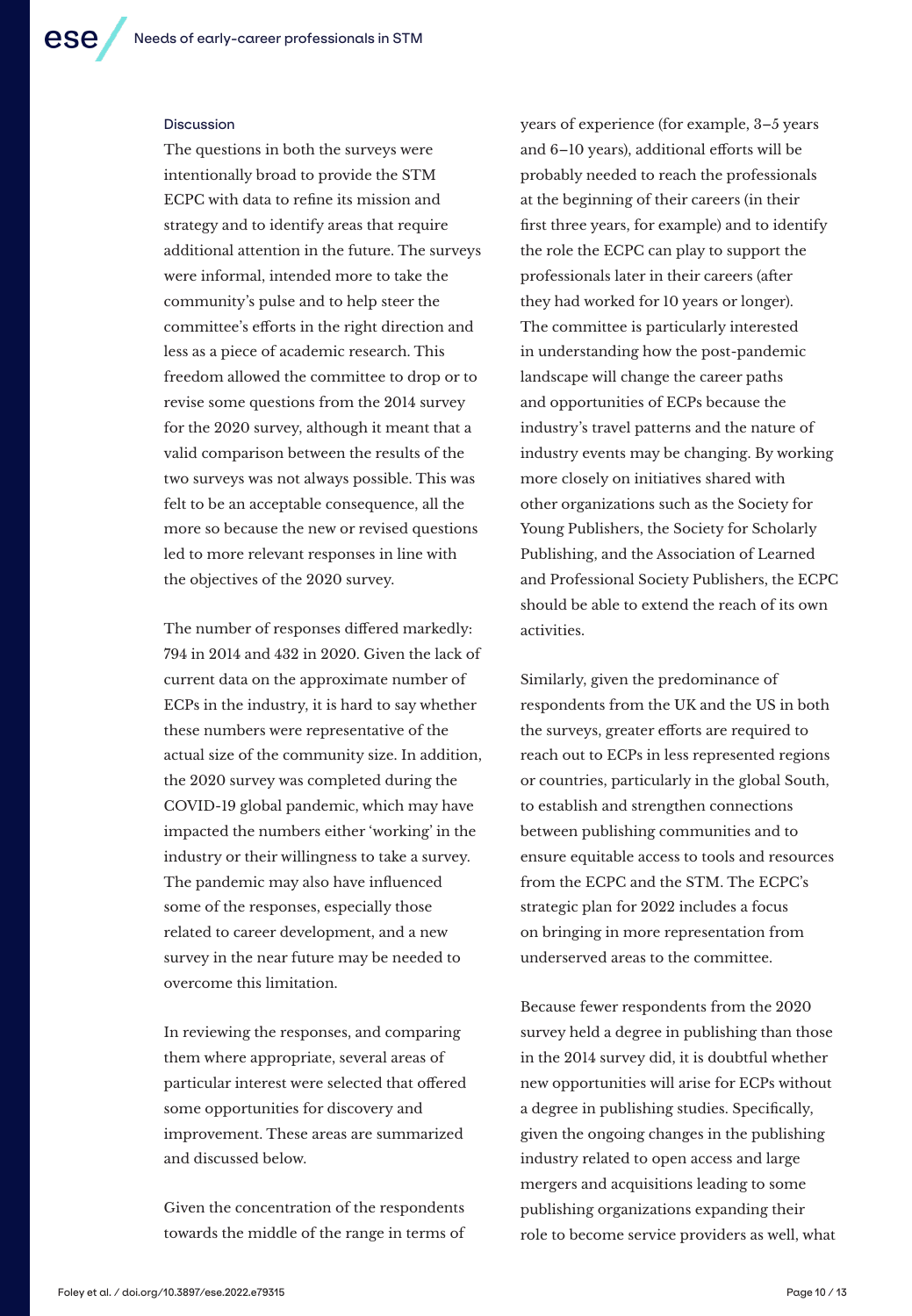new roles may be needed that ECPs could fill? What skills can the committee help ECPs to acquire today to meet new challenges in the future? These questions should form the basis for future webinars and other outreach activities of the ECPC.

The publishing industry has changed greatly over the last few years. It would be useful to ask question 23 again to understand how topical interests may have changed over time. Specifically, the committee would like to see if library relations, public or government affairs, and text and data mining are of greater interest in future surveys than before, because all these topics have featured in recent discussion in the industry in addition to such popular topics from the 2014 survey as open access and analytics.

The respondents in the 2020 survey were concentrated into a narrower variety of roles and slightly more heavily weighted in favour of editorial roles than those in the 2014 survey. Additionally, in several of the free-text responses to questions 11, 12, 13, and 16, it was clear that a proportion of the respondents, especially in non-editorial roles, were unaware of STM or ECPC before participating in the survey. How can the ECPC expand the community to include more non-editorial colleagues and to raise awareness generally? If 77% of the respondents preferred such traditional channels as email and websites, do social media offer a viable strategy? How will post-pandemic working norms change the ways in which the ECPC can reach the community (both current and future members) more effectively? These questions have been posed to each of the four ECPC subgroups (career, outreach, mentoring, and graduate publishing), and answering these questions will be part of the strategic objectives for each subgroup in 2022.

Given the relatively high percentage of respondents in the 2020 survey who indicated that they were unsure whether they wanted to develop their career in their current function or transition to a new function and the blend of needs around developing skills within a current role or seeking a new role, the ECPC and STM member organizations will need to consider what tools for career planning and career development opportunities are needed for the wide range of publishing professionals and how clearly the opportunities need to be defined.

Despite the large number of publishingrelated mentoring schemes available both within individual organizations and through such publishing-related organizations as STM, responses to the 2020 survey indicated that a very high proportion of respondents had never participated in such schemes and were not even aware of the ECPC mentoring scheme. There is an opportunity here for the ECPC, STM, and others to enhance the efforts related to the availability and value of mentoring schemes. The ECPC is regularly given the opportunity to participate in the annual STM Conference, which is attended by about 500 publishing-industry representatives, which would be a useful platform to promote such mentoring schemes.

It is interesting that, despite the popularity of LinkedIn and Twitter among the respondents in the 2014 survey, the preferred mode of outreach in 2020 was email. The committee would like to pose the question again as it was in 2014 to see if there has been a rise in ECP engagement with ResearchGate (and other platforms). "ResearchGate, a decadeold start-up disruptor with venture capital investment and a rapidly grown user base, has taken its place at the negotiating table and found not just enemies but allies."5 It is a moot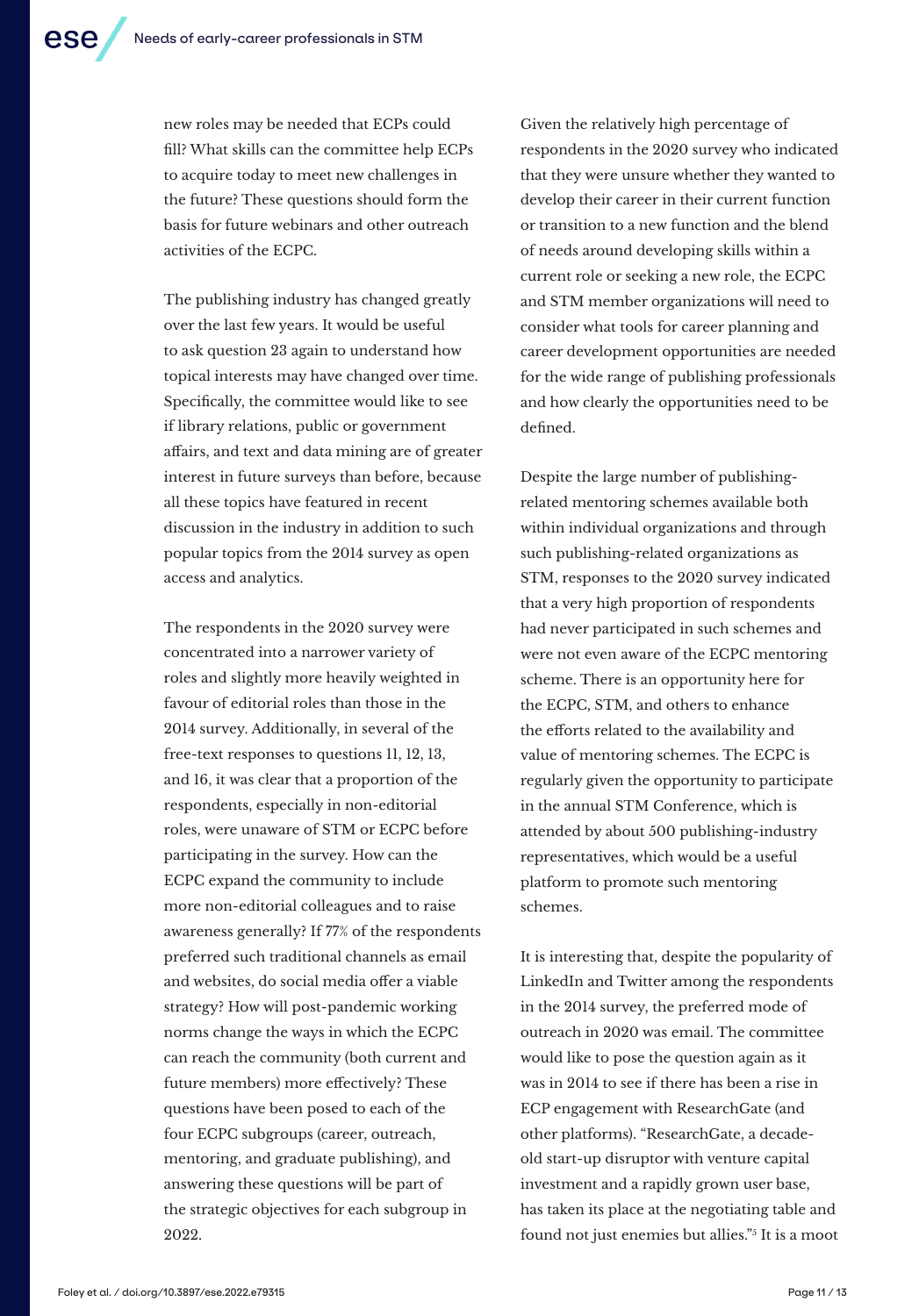

Figure 3. Resources that early-career publishers need the most. Reprinted from *Industry Survey 2021* by the STM Early Career Publishers Committee, 2021, https://www.stm-assoc.org/earlycareer-publishers/industry-survey-2021/. Copyright 2021, STM. Reprinted with permission

question whether the survey would have had a higher response rate for online training in question 19 if that question had been included in the 2020 survey and, especially, how the response has changed after the pandemic. The committee would like to pose this question again in a future survey to identify which platforms ECPs use most frequently for online training.

The 2014 survey indicated that 84% of the respondents attend various industry events to improve their knowledge and skills once every 3 months or less frequently, and 9% indicated that they never attend such events. Given the abundance of publishing-related events and conferences every year, the committee would like to ask this question again in future surveys to understand what the barriers to attendance are. It would be helpful to understand whether financial and geographical barriers may be more difficult for ECPs than to professionals in the later stage of their career and whether that continues to be true in the post-pandemic landscape with hybrid models possibly offering cheaper options and a more global reach.

In addition to the top areas of focus identified through the two surveys (Figure 3), the ECPC is interested in exploring new topics in future surveys. A greater understanding about the diversity, equity, and inclusion in ECPs in publishing would be useful, and new questions around geographic location, race, age, ability, etc. would help to support discussions on how the ECPC and STM can enhance diversity, equity, and inclusion in the industry. It is also planned to ask targeted questions on what ECPs are looking for from STM and the ECPC, and the committee is particularly interested in how it can increase engagement and membership as well as how it can make its efforts and initiatives more effective than what is has managed to in the past. Finally, the committee would like to know more about how the ongoing shift to open access is affecting the roles and job security for ECPs to understand what new skill sets are needed to thrive in the new publishing landscape.